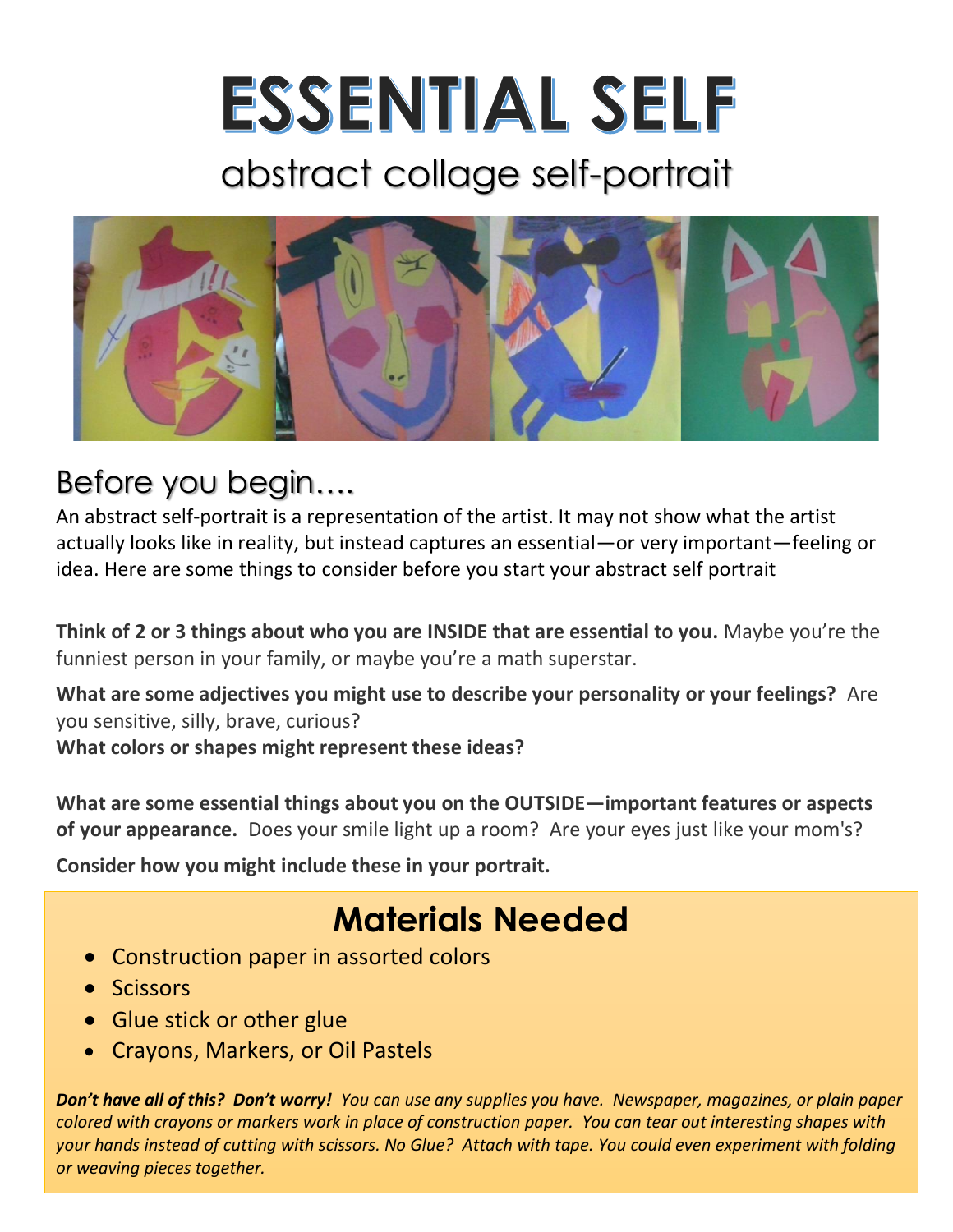# **Making Your Portrait**

Choose a piece of paper to be your **background,** where you build your collage. This can be white, black, or another color.

Then, choose a paper **color for your head/face.**

Draw your face shape on the color you've chosen. Make sure to work big, use most of the page.

**Cut it out.** 

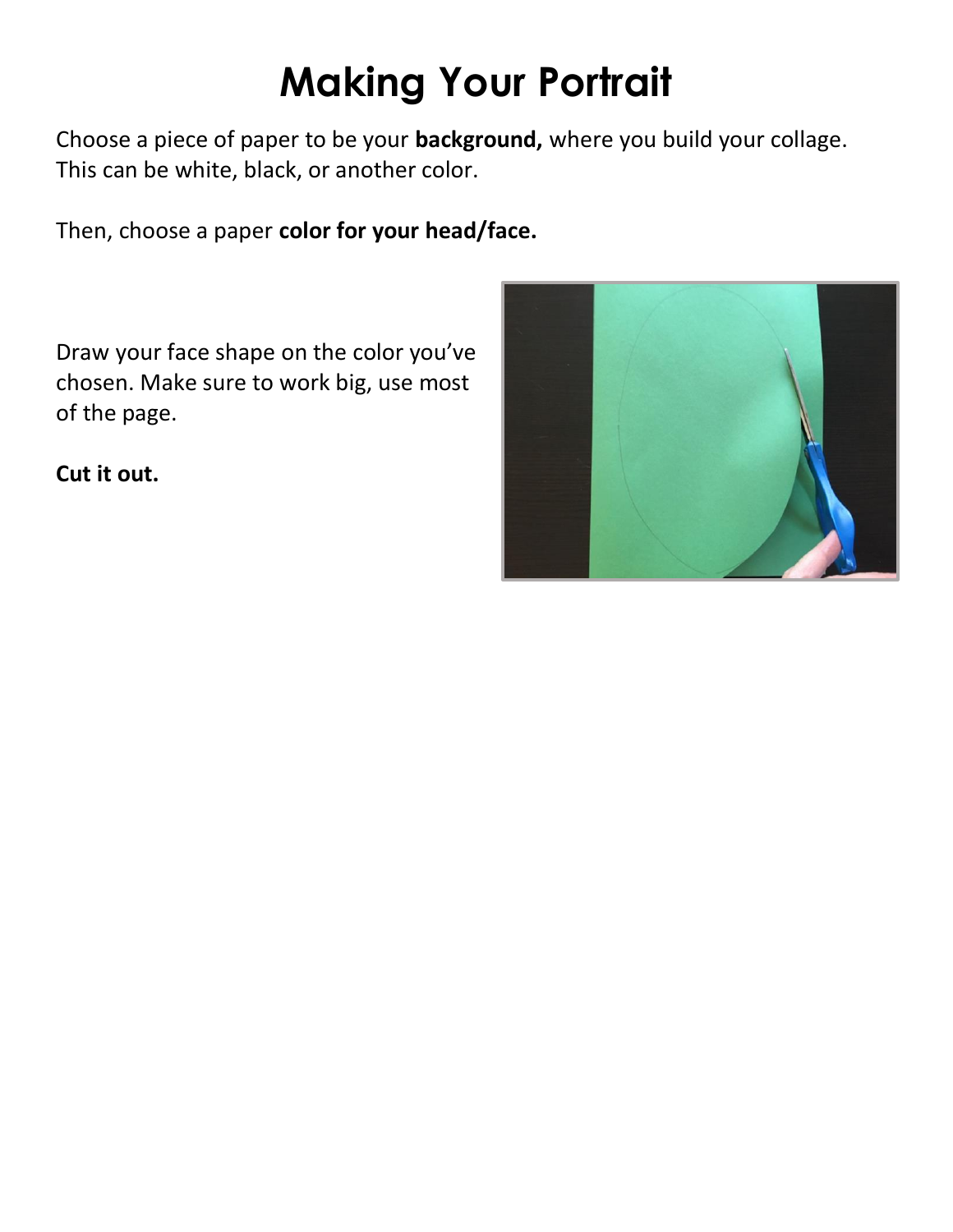Cut the face shape **in half vertically**, then cut **one of those pieces in half again.**

You can do this with straight, even cuts (as shown), or make curving lines and uneven pieces.

**Arrange** the 3 pieces on your background.

Experiment! Flip your pieces upside down or sideways.

Try different layouts and angles.

Once you've decided on your arrangement, **glue it down**.



Next, **make the facial features**.

Cut out lots of **different shapes** in many colors.

**Draw features**--eyes, nose, mouth, ears, hair--on the pieces. Use markers, crayons or pastels.

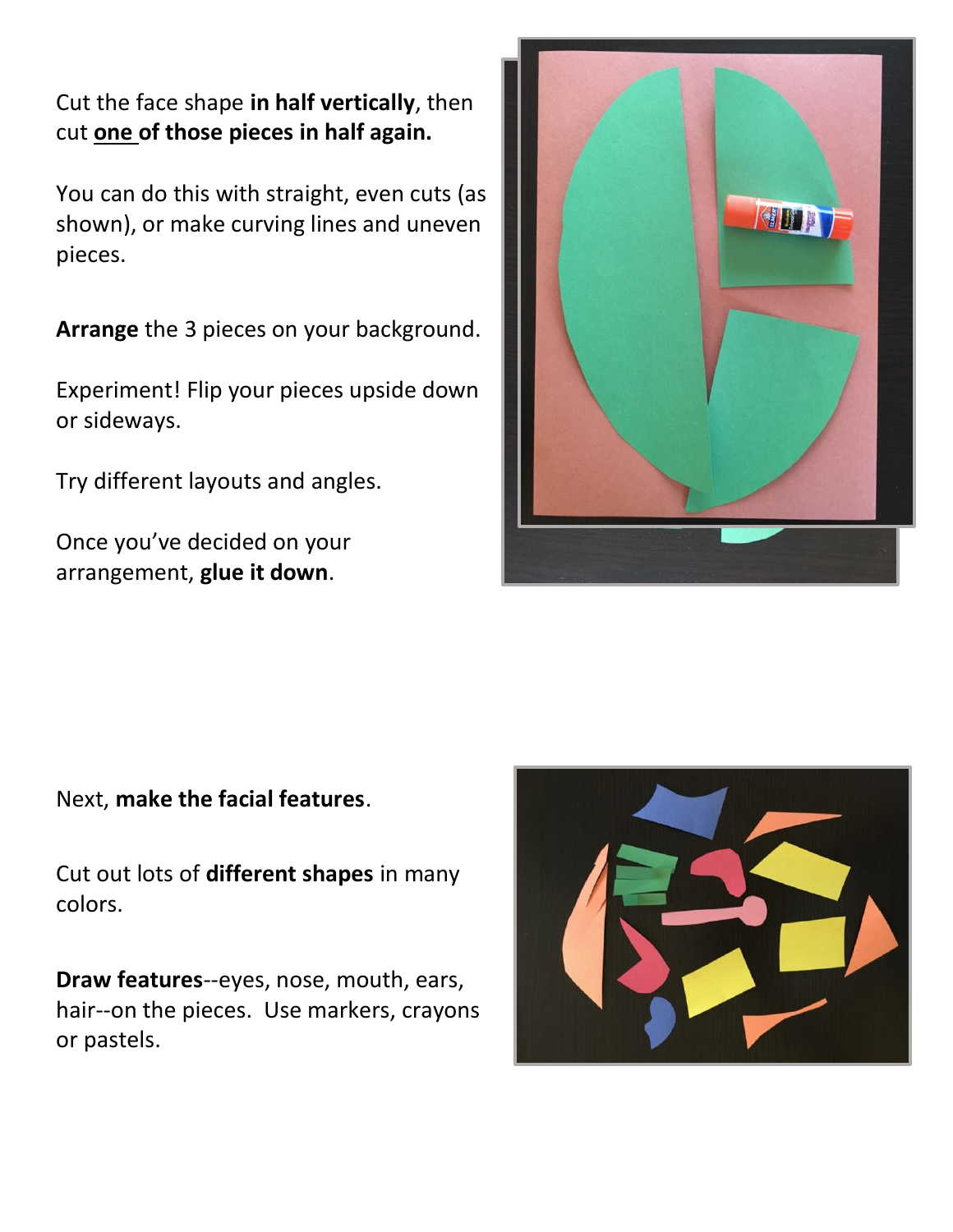Think back to the ideas you brainstormed at the start of this activity. How can you display or represent them using these abstract features?

Use ideas from the chart at the end of this guide for inspiration, or create your own.

**Arrange your pieces** to create your abstract face.

Remember, there is no right or wrong way. The only goal is to represent something essential about you in a creative way.

You can add extra features (notice the 3 eyes and 2 mouths in this example), or leave some out.

**Experiment!** Take your time.

**Glue everything down** when you're ready.

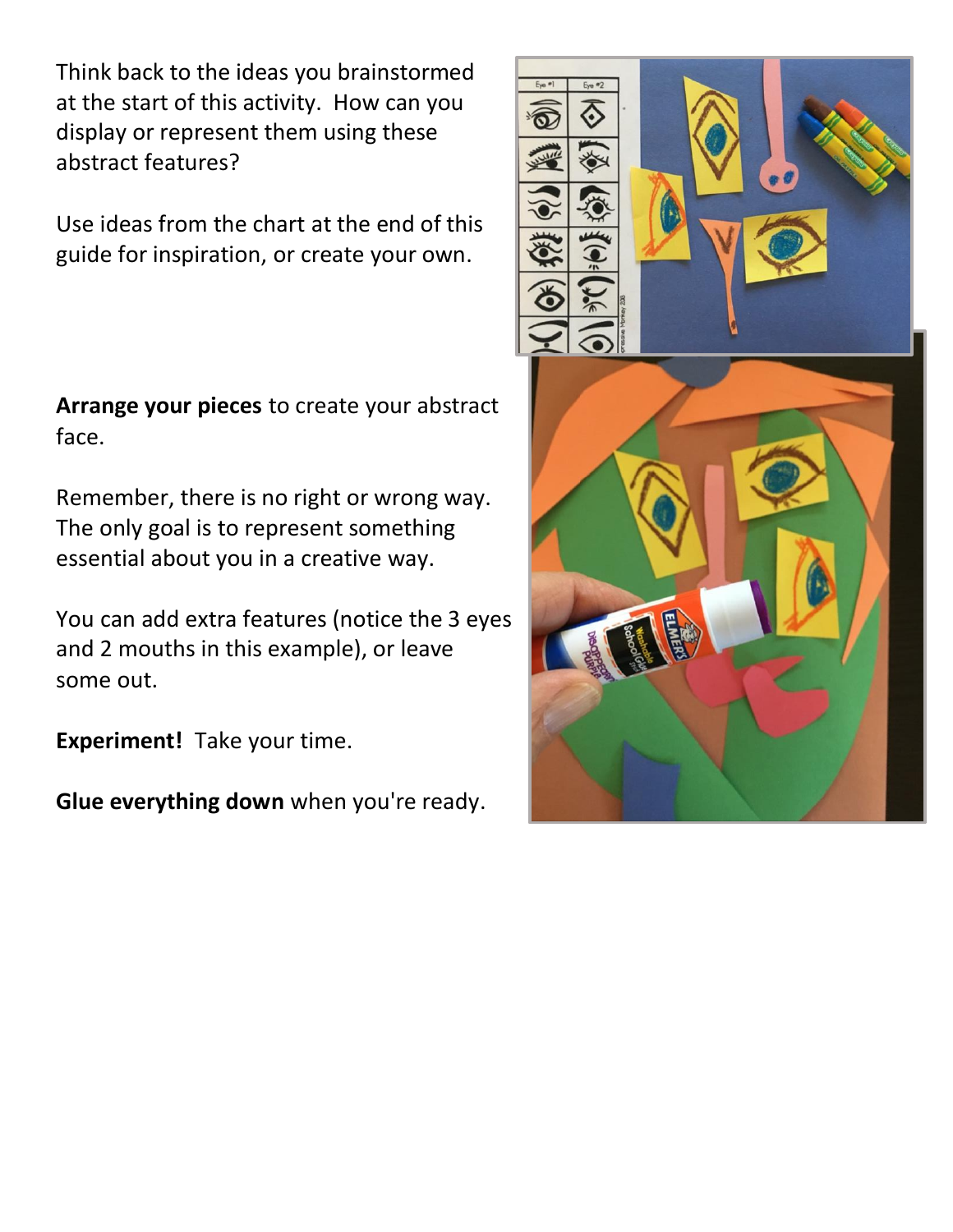**Add the finishing touches.**

**Outline your shapes** with marker, crayon or pastel.

Smudge or layer colors if you choose.

Add any **details or important words**.



# FINISHED!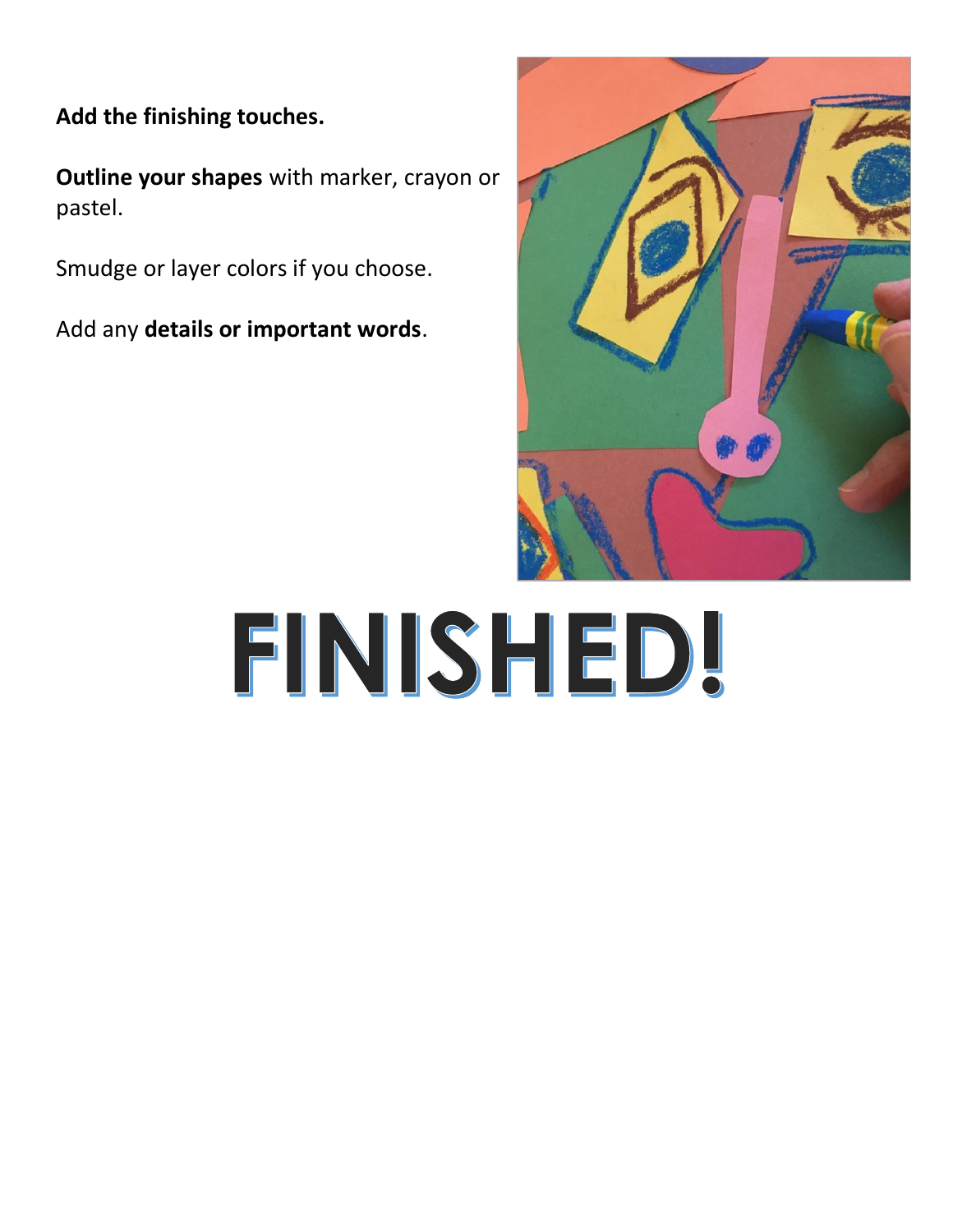

## **We'd love to see your portrait!**

**Take a picture and [share it with us here.](https://cap.ucla.edu/aia_submissions/)**